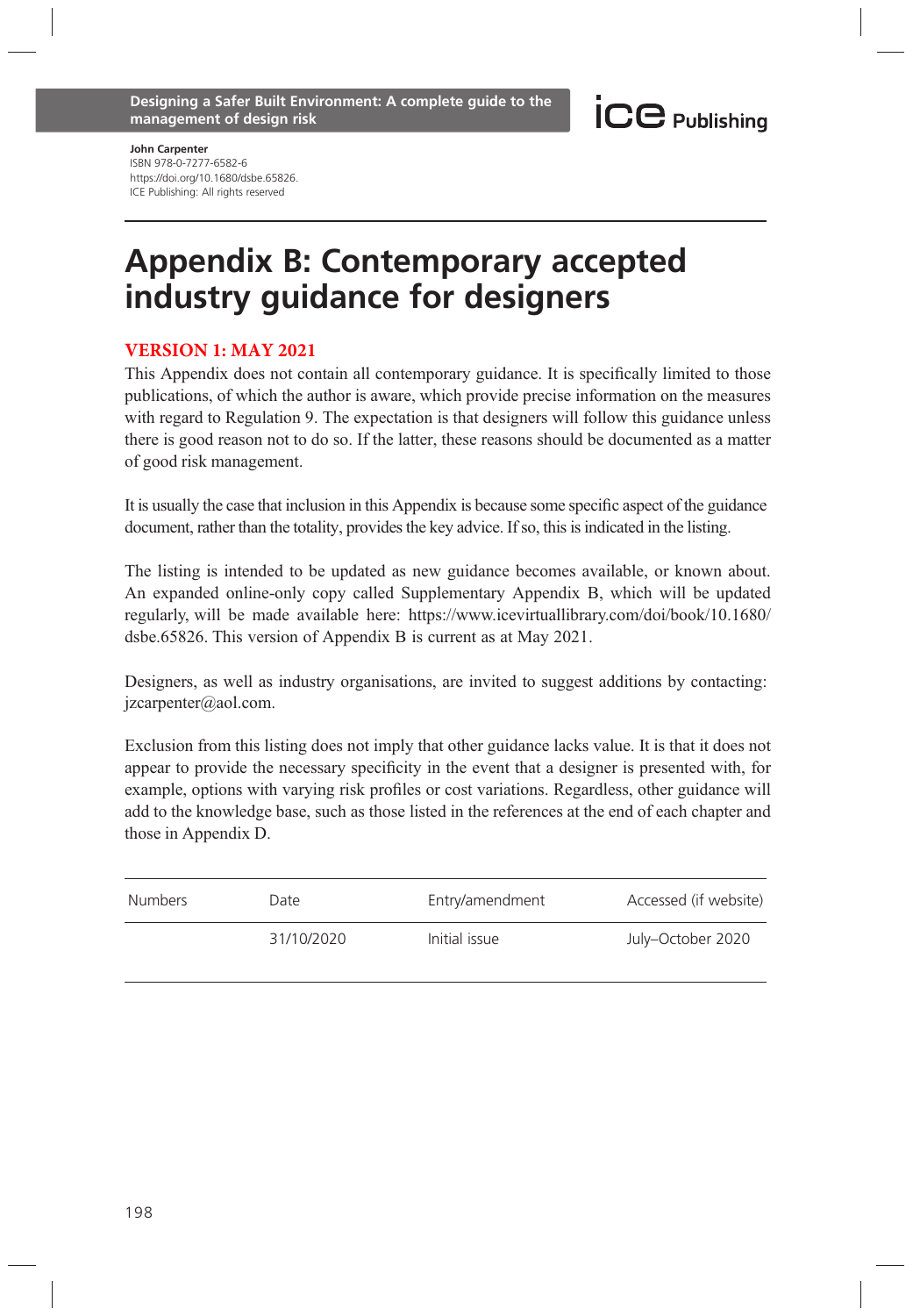|   | Title                                                                                                                                                                                              | Reason for entry                                                                                                                                                                                                                                    |
|---|----------------------------------------------------------------------------------------------------------------------------------------------------------------------------------------------------|-----------------------------------------------------------------------------------------------------------------------------------------------------------------------------------------------------------------------------------------------------|
| А | General (safety and health) guidance                                                                                                                                                               |                                                                                                                                                                                                                                                     |
| 1 | Carpenter J (2011) Designing for Safer<br>Concrete Structures. Concrete Centre.<br>Camberley, UK                                                                                                   | Contains clear recommendations of points<br>to be considered by the Designer. Primarily<br>'safety' but some 'health' issues                                                                                                                        |
| 2 | Iddon J and Carpenter J (2009) Safe Access<br>for Maintenance and Repair, Guidance for<br>Designers, 2nd edn. Construction Industry<br>Research and Information Association<br>(CIRIA), London, UK | Although the entire guide is helpful,<br>it is included primarily to illustrate the<br>information recording and discussion<br>recommendations relating to access<br>through the use of 'design philosophy<br>statements' and the 'access strategy' |
| B | Safety guidance                                                                                                                                                                                    |                                                                                                                                                                                                                                                     |
| 1 | ICE (2015) Roof work repair and<br>maintenance. Institution of Civil Engineers.<br>https://www.ice.org.uk/disciplines-and-<br>resources/briefing-sheet/roof-work-repair-<br>and-maintenance        | This note provides specific guidance to<br>edge protection on flat roofs                                                                                                                                                                            |
| 2 | Lazarus D, Perkins C and Carpenter J (2006)<br>Safer surfaces to walk on. CIRIA. https://<br>www.ciria.org/ItemDetail?iProductCode=<br>C652F&Category=FREEPUBS                                     | This quide is full of general guidance but<br>it is included here owing to the precise<br>guidance provided with regard to slip<br>resistance of surfacing materials                                                                                |
| 3 | ICE (2015) Submission of Structural Engi-<br>neering Data for Approval under Part A<br>of the Building Regulations. Institution of                                                                 | This note sets out specific quidance on<br>the contents and adequacy of submissions<br>under Part A of the Building Regulations                                                                                                                     |
|   | Civil Engineers. https://www.ice.org.uk/<br>knowledge-and-resources/best-practice/<br>submission-of-structural-engineering-data                                                                    | The theme is applicable to all parts of<br>the UK                                                                                                                                                                                                   |
| 4 | ICE (2018) Recommendations for the<br>Inspection, Maintenance and Management<br>of Car Park Structures, 2nd edn. Wapples C<br>and McKibbins L (eds). ICE Publishing,<br>London, UK                 | This guide is full of general guidance but<br>it is included here owing to the precise<br>guidance provided with regard to the risk<br>management of these structures                                                                               |
| 5 | SCOSS (Standing Committee on<br>Structural Safety), various Topic Papers at<br>http://www.structural-safety.org/publications                                                                       | A general source of information: advice<br>and examples of failure                                                                                                                                                                                  |
|   |                                                                                                                                                                                                    | (continued on next page)                                                                                                                                                                                                                            |